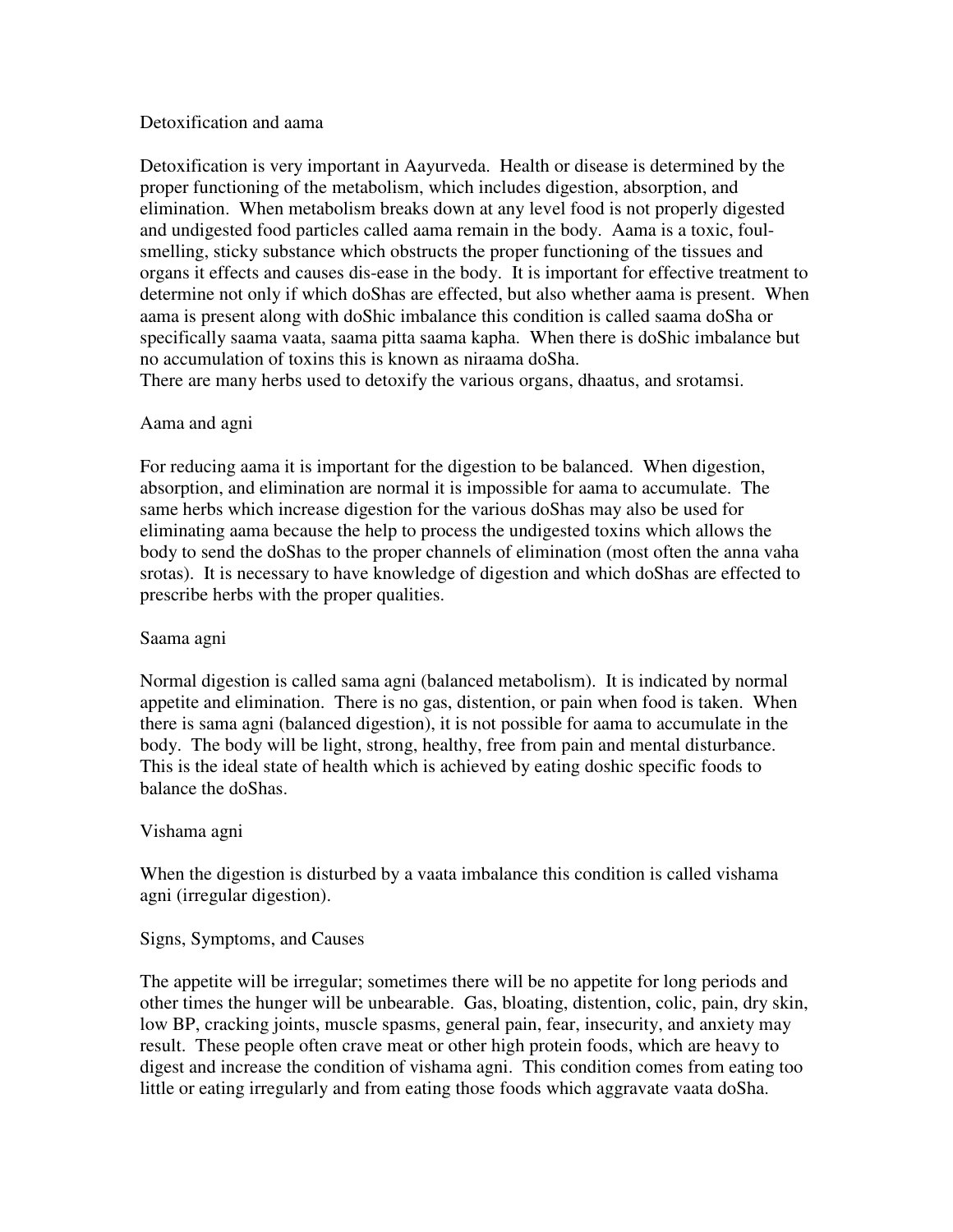## Food Remedies

It is important to eat warm, nourishing foods regularly, with mild digestive spices. Eating every three to five hours for a total of three or four small meals per day is ideal. Eating regularly at precise times helps balance the irregularity of vaata and trains the body to develop hunger at regular times which helps vaata absorb the nutrients. The best foods for this condition are nourishing grains, root vegetables, squashes, organic dairy, nuts, and oils cooked and served warm with mild digestive spices. Astringent, bitter, and excessively pungent foods should be avoided. Beans and legumes should be avoided (except mung dal, urid dal, adzuki, and tempe. Beans can be made more digestable by cooking very well and adding oil or ghee and digestive spices like, hing, ajawan, cumin, and black salt, lemon juice, and black pepper. Light and gas producing veggies like the members of the cabbage family: cabbage, broccoli, cauliflower etc should be avoided. They may be made more digestible in the same ways as legumes. Most fruits are light and dry and will aggravate this condition. Apple, pears, peaches, plums, in particular can be very agitating due to their light and dry qualities. Fruits are best cooked with some ghee and mild spices like cinnamon, cardamom, fresh ginger, nutmeg, and served warm. Bananas, mangos, papaya, kiwi, and blueberries are slightly less aggravating and may be taken in small quantities raw but still may require some spice like cardamom to assist digestion. Milk is very heavy and can be good for this condition if digested. It should be boiled with spices like tea maasala. Cooked onions are very good for this condition (though pungent garlic and raw onion may increase it).

### Spices and Herbal Remedies

Spices like hing, ajawan, black salt, lemon or lime, cumin, turmeric, fennel, cinnamon, cardamom, fresh ginger, black pepper and thyme. Almost all spices are good for this condition with the exception of an excess of very pungent spices like dry ginger, pepper, chili peppers, mustard, or horseradish.

The presence of vaata doSha in the body is most often associated with conditions of deficiency. When there is extreme deficiency, this often causes anxiety which leads to indigestion and saama vaata. A good example of this is when the kidneys are weak. For such conditions rasaayana or tonic therapy is a very important therapy for reducing vaata. Even in the case of saama vaata it is usually very helpful to take some small quantity of rasaayana herbs to help balance the mind and nerves and strengthen the tissues of the body. It is important for vaata to have a combination of strengthening foods and herbs and warm digestive herbs. The best tonic for vaata in general is ashvagandha. It soothes the nerves, mind, and all seven dhaatus. Other warm tonics like can be useful. Cooling tonics like shataavari, musali (white and black), bala, dang quai, solomon's seal, marshmallow, comfrey root, can be helpful if taken with plenty of warm spices like cloves, cinnamon, cardamom, fresh ginger etc. to help balance their cooling properties. Most tonic herbs are nourishing for vaata but heavy too digest. This is why a combination of tonics (rasaayanas) and carminative (dipanas) herbs are proscribed for vaata imbalances. When there is a saama vaata condition it becomes doubly important to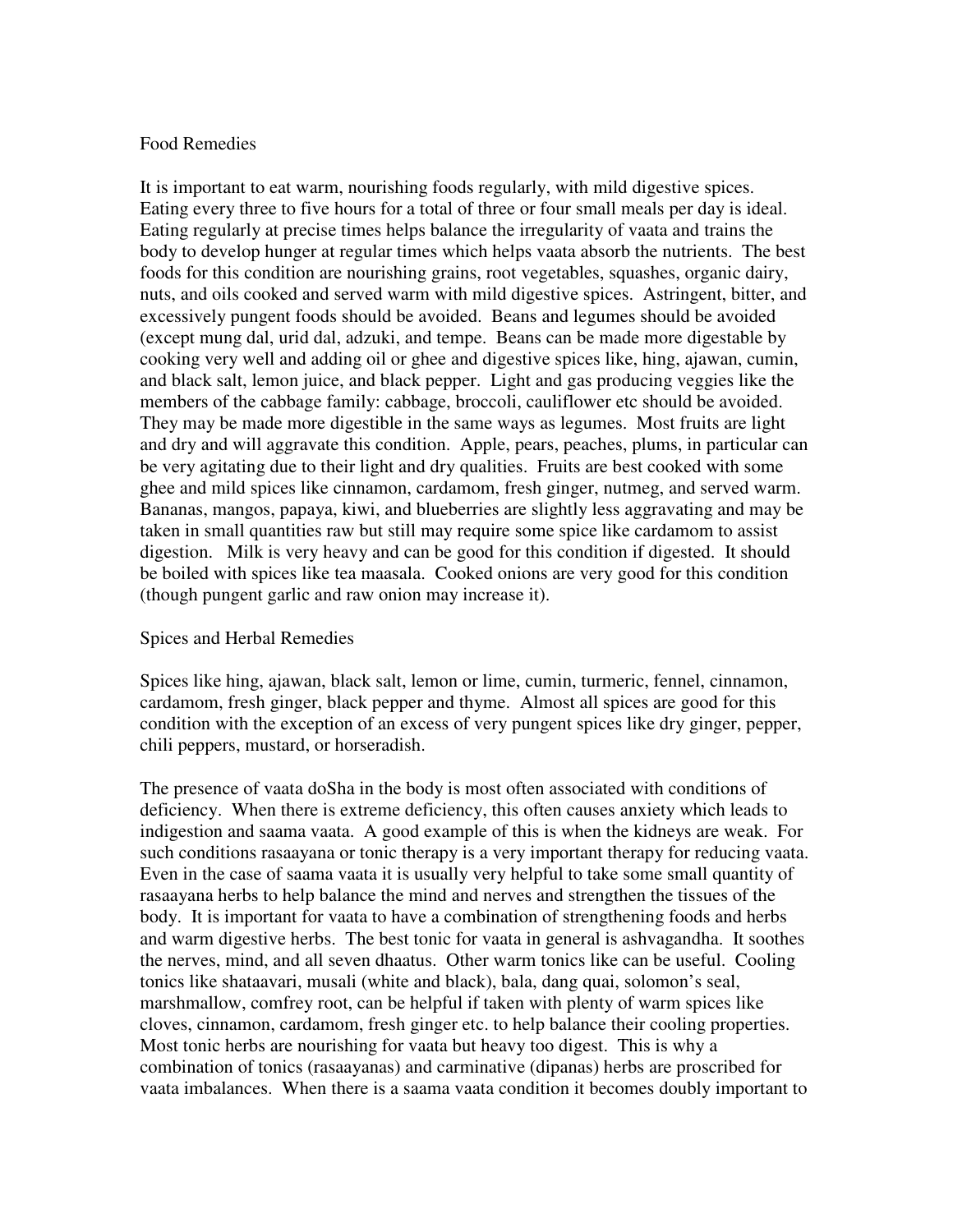take tonic herbs with digestive stimulants. The digestive spices listed above are excellent with hing being one of the best herbs for increasing digestion for vaata. Herbs which sooth the mind and nerves and reduce the anxiety typical for vaata are useful. Many of the herbs help to reduce ungroundedness and to protect from spiritual influences. The best herbs are ashvagandha, shataavari, yaShTi madhu, jaTAmAMsI, shaMkhapuShpi, vaca, brahmi, haritaki, and kuShTha. Herbs with special sedative qualities can be helpful to reduce anxiety and insomnia. The best aayurvedic herb for longterm use, because it is not habit forming and does not lead to dullness of the mind like stronger sedative herbs like tagar / valerian, is jaTAmAMsI. Ashvagnadha is also very useful in this regard. Other herbs with sedative qualities are brahmi, chamomile, linden flowers, lavender, shaMkhapuShpi and JaTi phala (nutmeg). In severe cases when these weaker herbs are not effective stronger sedative herbs like tagar may be used. The use of this herb should be limited though because its has a long term effect of dulling the mind. For a sedative it is usually effective to take some warm boiled milk with nutmeg powder an hour before bedtime. A good general sedative blend can be made from 3 parts brahmi, and 1 part each: ashvagandha, jaTAmAMsI, shaMkhapuShpi, and jaTiphala. Herbs that reduce pain of the body and nerves may also be useful along with herbs that strengthen and hydrate the colon, the seat of vaata. Mild treatments which are taken regularly and strengthen the bodies natural function will lead to the balance needed to restore the bodies proper functions.

## Specific Herbal Formulas

The best herb for this condition is hingvaShTak chuurNa which can be taken before meals to increase digestion and / or after meals to increase digestion in the amount of ¼ tsp. When digestion is very weak and variable chitrakaadi bati may be helpful. The many herbal wines are also very useful for vishama agni and the pains and nervous conditions that arise from this condition. Best are abhayaariShTham, jiirakaariShTham, dashamuulaariShTham, draakShaariShTham, and pippalyaasavam.

For tonification preparations of ashvagandha like ashvagandha cuurNa, or dhaatupauShTik cuurNa may be taken along with digestive spices like cinnamon or fresh ginger. AshvagandaariShTham, sarasvat cuurNa are even better because they combine tonic herbs with digestive herbs. Other useful formulas for tonification are draakShaariShTham, dashamuulaariShTham, and the herbal jams in particular like chyavana prash or brahmii rasaayanam. For tonification basmas of gold, pearl, red coral, yellow sapphire are extremely potent. For the mind preparations of brahmi and ashvagandha with digestive spices like nutmeg or vaca or kuShTha are useful. Brahmii bati and brahmi rasaayana are useful. For nerve pain and general pain mahaa yogaraaja guggulu is very helpful. For elimination from the colon mild tonic herbs may be used like triphala 1 tsp made into tea taken with ghee and honey or chyavana prash taken with boiled milk. When there is extreme dryness in the colon, sat isobgul (psyllium) may be helpful. Dashamuula is another formula which can be helpful to tonify the colon and to reduce pain.

### Lifestyle Remedies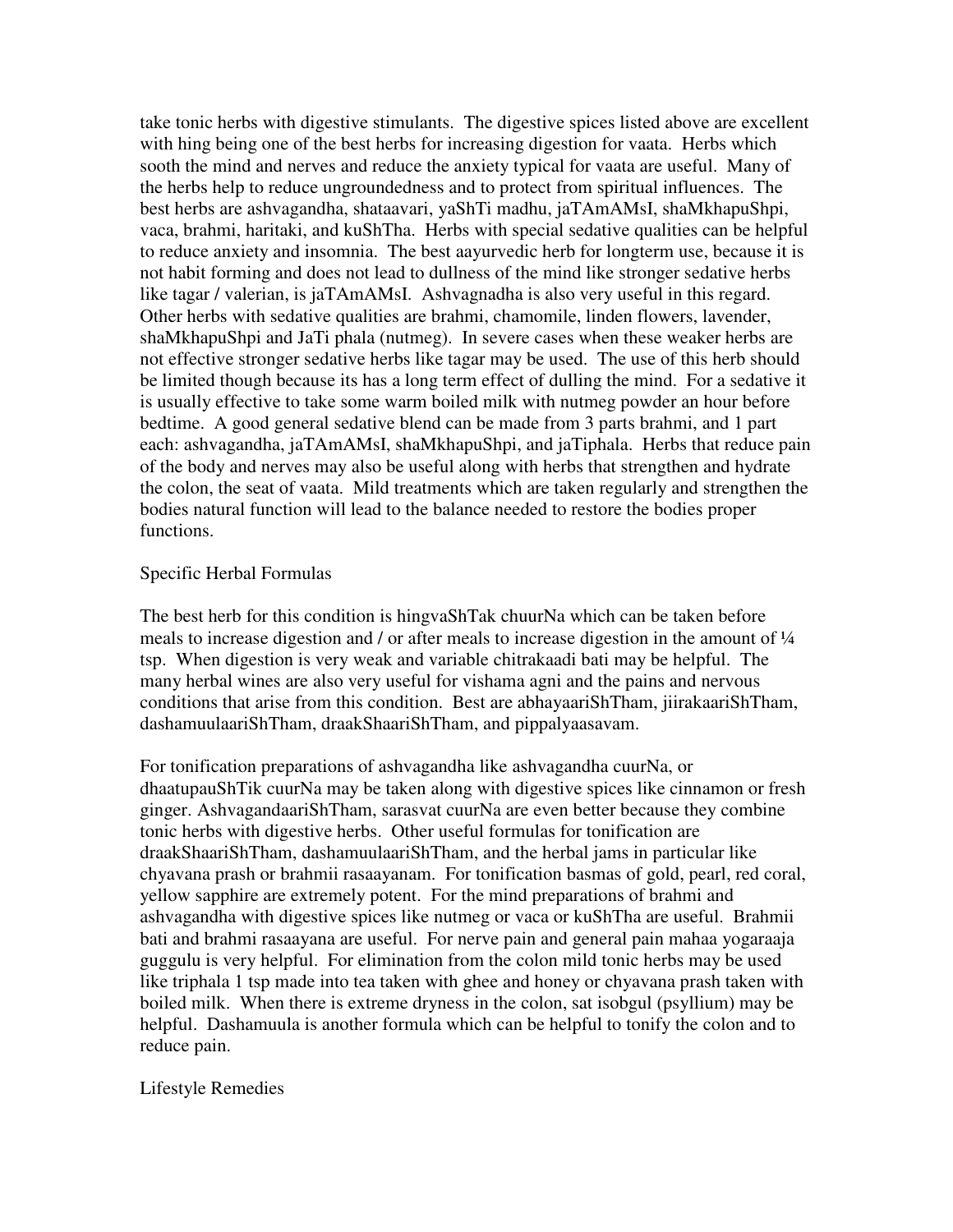## Spiritual Remedies

#### Aasana

Aasana practice for vaata should be gentle and calming. Active postures like suurya namaskaaram or kriyas should be avoided or practiced lightly, slowly, and carefully with the guidance of a qualified aayurvedic yoga instructor. They should not rush into aasana practice, but take time to calm their minds first. They should practice aasanas slowly, and gently with emphasis on consciously feeling the poses. They should work to slow and deepen the breath by calming the mind. They should avoid quick movements, overextension, and over working the muscles. Sitting poses (like daNDaasana, siddhaasana, padmaasana, sukhaasana, and vajraasana), spinal twists (like matyedraasana, jathara pari vartaasana), forward bends (like pashcimotanaasana, or upaviShTha konaasana) gentle back bends (like bhujangaasana, or ), and grounding standing poses are excellent (like tadaasana or vR^ikShaasana). Active and aggressive poses like most of the inverted poses should be avoided or practiced with great care and restraint. All poses should be followed by relaxing laying poses. In general exercise should be mild and easy. Gentle walking is the best exercise (though light swimming, dancing, or biking could be done also), and it should be done just until perspiration begins. For vaata rest is equally (if not) more important than exercise. An exercise routine or yoga practice should be followed by relaxation techniques like shavaasanam or sitting meditation. This practice this should be done for at least 15 minutes for ideal results.

### prANAyAma

Ujjayi PraaNaayaama is warming and grounding. It is very good for vaata and vishama agni. This can be preformed in short increments with or without the addition of so ham praaNayaama. Anuloma viloma (alternate nostril breathing) is very balancing and warming and can help reduce vaata and vishama agni. PrANAyAma practice for balancing should be easy, non-forceful, regular and brief. Forceful or excessive prANAyAma practice is one of the easiest ways to aggravate vaata and therefore it should be practice with great caution and only under the direct guidance of a qualified teacher.

### Mantra

Gemstones

# **tikShna agni (Sharp / Pitta Digestion)**

When excess pitta effects the digestion the condition is called tikShna agni (sharp digestion). In this case the appetite is always strong. There may be heart burn, acid indigestion, diarrhea, fever, nausea, vomiting, rashes, acne, irritability, hypertension,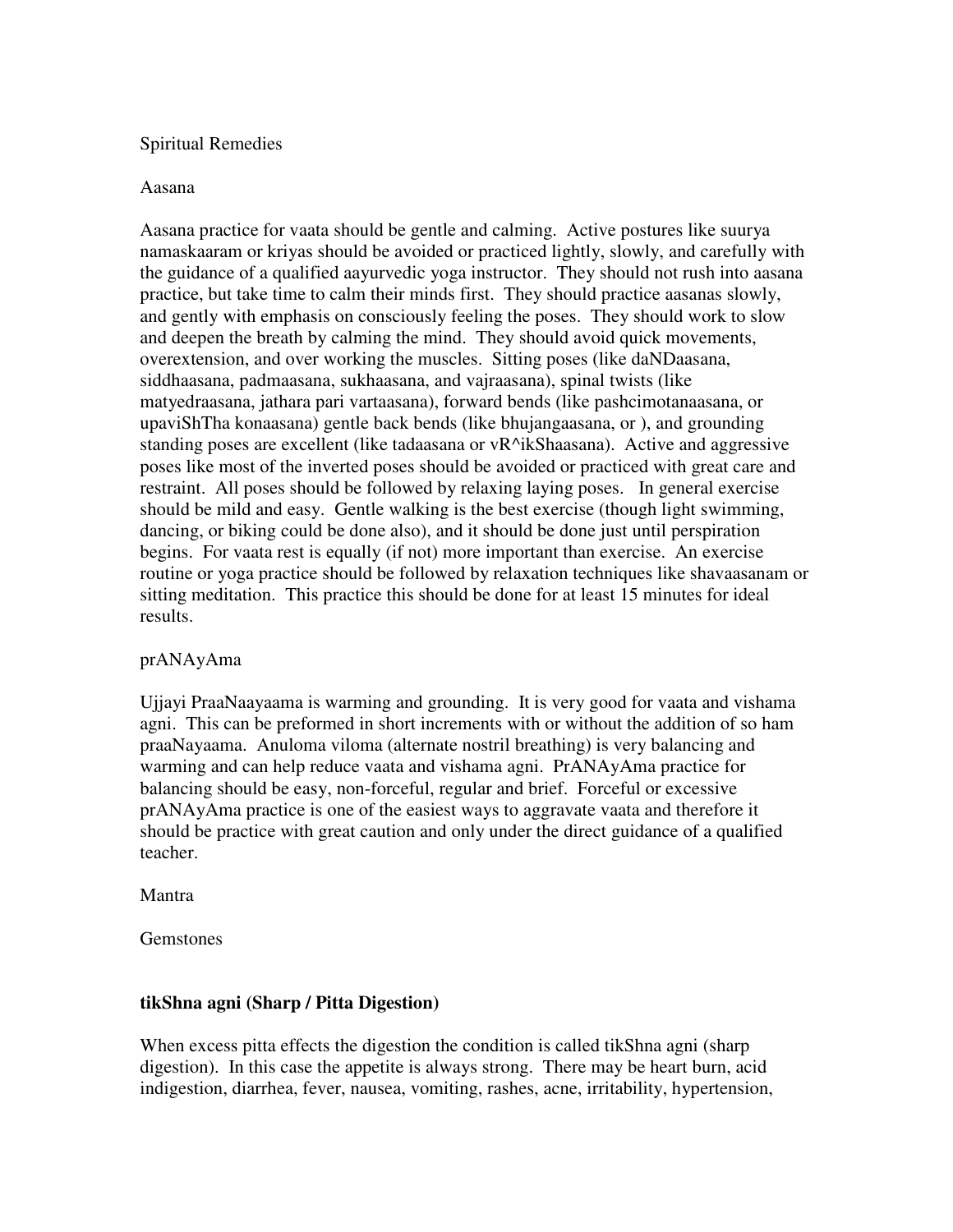aggressiveness, and sharp temper. This condition often leads to hypoglycemia and can make a person feel shaky, dizzy, weak, and anxious if food is not taken regularly. It is caused by eating foods which are too hot, pungent, sour, salty, oily, or fried. It is aggravated by eating too quickly and also by stimulant drugs like caffeine (especially black coffee) and nicotine, and also by alcohol.

Remedies for tikShNa agni

## Food remedies

It is cured by eating foods which are cool, cooling in energy and nourishing. In general fruits, grains, legumes, fresh dairy and vegetables are good. Fresh or cooked fruits are cooling and may be taken apart from other foods. Pinapple, citrus fruits, banana, mango (especially when unripe), and papaya (especially unripe) are heating and should be avoided. Most grains are sweet, nourishing and cooling and can be very useful as the basis of the diet. Rice, wheat, barley, and oats are particularly helpful. Certain grains like corn, millet, rye, and buckwheat are heating and should be reduced. Legumes are very helpful due to their astringent qualities. Most legumes are cooling. Heating legumes like urid and fermented bean products like tempe should be taken only in moderation, Fresh milk, cream, cheeses (like paneer, cottage cheese, or fresh mozzarella) are very nourishing and cooling; they are good to help reduce acid and cool tikShNa agni. Aged and fermented dairy products like yogurt, American buttermilk, sour cream, and most cheeses will aggravate this condition. Most vegetables are excellent for this condition. They should be cooked with very mild spices and taken liberally. The nightshade family potato, tomato, eggplant, bell pepper, and chili pepper should be avoided due to their heating qualities as should pungent vegetables like radish, onion, garlic, and horse radish. In general pungent, salty, and sour foods should be reduced. Oils, nuts, red meat, sour foods, fermented foods like yogurt, vinager, alcohol, chili sauces, and soy sauces. Most herbs and spices are very pungent and will increase this condition in excess. Very spicy spices like mustard, garlic, chilis, black pepper, dry ginger, etc should be strictly limited.

### Spices and herbal remedies

Mild digestive herbs which do not increase agni but aid in absorption in the liver and small intestine can be useful like turmeric, cumin, coriander, fennel, cilantro, rose petal or water, mint, poppy seeds, lavender, vanilla, and saffron. Some mildly pungent carminative spices like nutmeg, cardamom, cinnamon, bay leaf, or aniseed may be used in small quantities to help digest heavier foods like dairy, root veggies, etc. Refrigerant herbs like cilantro, cucumber, coconut, coriander, fennel, ushiira, rose may be helpful to sooth the digestive fire. Antacid herbs like cilantro, milk, aamalaki, licorice, shataavari may be used to counter acid. It should be noted that certain cooling foods may reduce acid but increase aama. Milk, coconut, shataavari, and licorice should be used with caution in cases of high aama. Antacids like rose, cilantro, coriander, and aamalaki should be used instead for their power to reduce acid while decreasing aama. Bitter herbs which cleanse the liver (brahmi, neem, bitter greens, dandelion roots and greens,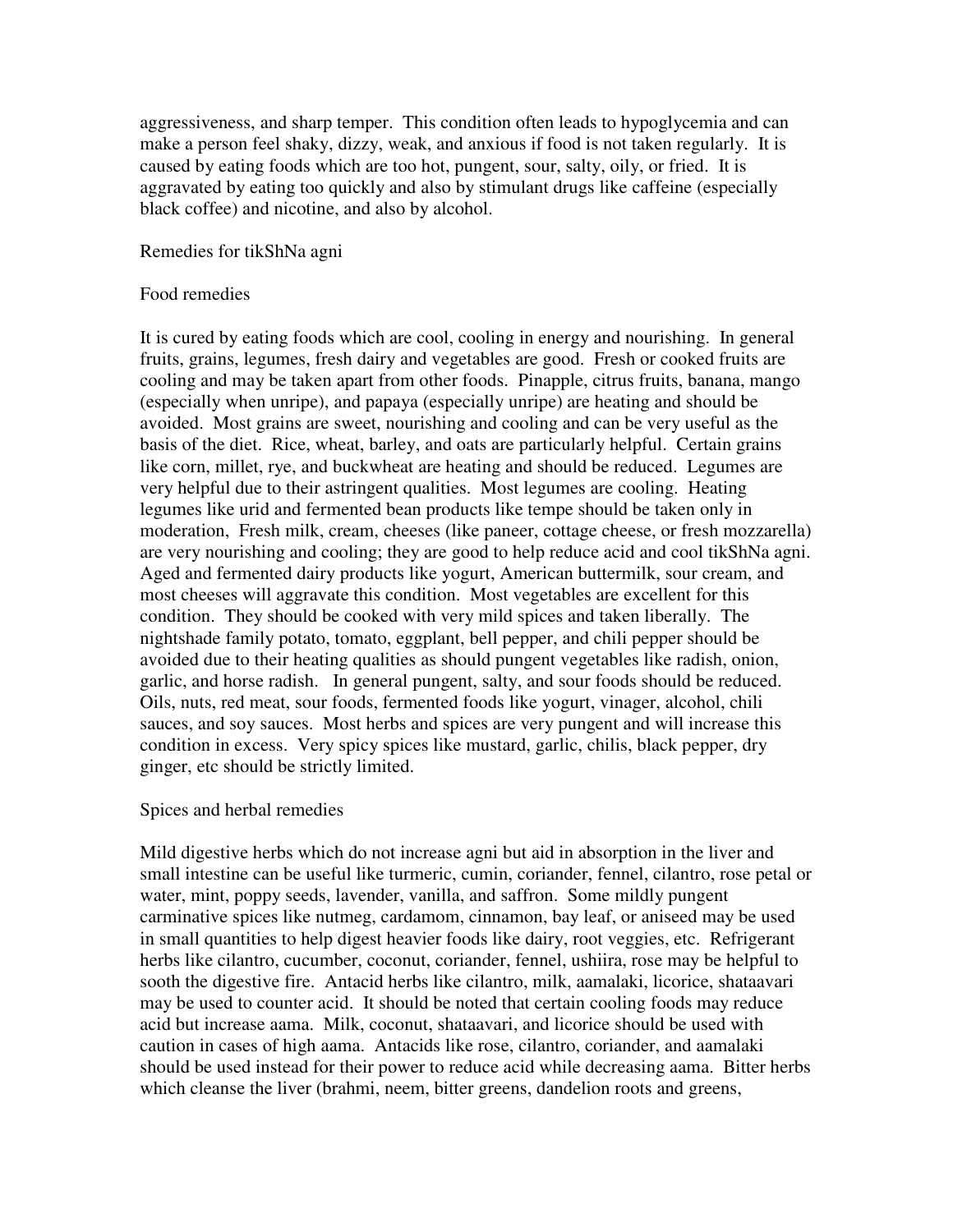mahaasudarshana chuurNa, etc) and herbs which strengthen absorption in the small intestine (see the section on grahani roga below) may also be useful.

## Specific herbal formulas

The best herbs for this condition are avipattikar chuurNa which is the best digestion blend for pitta and tikShNa agni. For elimination and absorption Triphala is good. For liver metabolism and elimination ghR^ita kumaarii is good. For cleansing the liver mahaasudarshana chuurNa is best or kutajaariShThaa. Also good are herbal ghees like brahmi ghee or tikta ghR^ita or triphalaadi ghR^ita For diarrhea and absorption in the small intestine jaTiphalaadi chuurNa is good as are certain herbal wines like muShTakaariShThaam or kumaaryaasava. For mental factors of over-active mind brahmi can be useful. Brahmi rasaayanam or brahmi bati is good taken with milk or ghee. Herbs that calm and cool the mind like brahmi, madhuka parNi, ginko leaves, skullcap, rose, chandan (or ushiira) lavender, shankhapushpi, yaShTi madhu, shataavari, sveta musali, and jaTAmAMsI are helpful. JaTAmAMsI, shankhapushpi, and brahmi are the best for calming and cooling the mind.

## Lifestyle Remedies

## Spiritual Remedies

## Manda agni

When kapha vitiation effects the digestion the resulting condition is known as mada agni (or slow digestion). It is characterized by slow / weak digestion but constant appetite. This condition may cause extra weight or obesity and abdominal heaviness. It is also possible for there to be colds, congestion, cough, nausea, vomit (with mucus), edema, weakness hyperglycemia, allergies, hypertension, attachment, greed, lethargy, boredom, depression. This condition is caused by eating too much, too frequently, too slowly, and by eating the heavy and cooling foods that aggravate kapha doSha. Lighter meals of fruits, fresh vegetables and legumes and whole grains should be taken cooked well with pungent carminative herbs to help stimulate digestion. Meat and dairy in particular should be avoided. It is too heavy to digestion and dairy is very cold and mucousforming. Goat's milk may be substituted for cow's milk because it is warm and slightly sour. Or soy milk or rice milk may be used; though they are cold and heavy, they can be less aggravating than cow's milk. Any of these milks should be boiled with digestive spices like ginger, thyme, mustard, pippali, black pepper, cardamom, cinnamon, cloves, turmeric, hing, or bay leaf. Heavy, oil, sweet foods like sugar, butter, dairy, and sweets in particular should be avoided. Ice cream, cakes, pastries, cookies, brownies, pies, laddus, candy bars, and other confections should be avoided. Foods should be taken warm in small but nourishing quantities. Meals should be reduced to two times per day and snaking should be avoided. Aerobic exercise is very good for getting the digestions, body, and mind moving. The best herbs for manda agni are trikaTu the three pungent herbs which are the best blend for stimulating agni. hingvaShTaka chuurNa and chitrakaadi bati may also be used for stimulating digestion. Herbal wines can be taken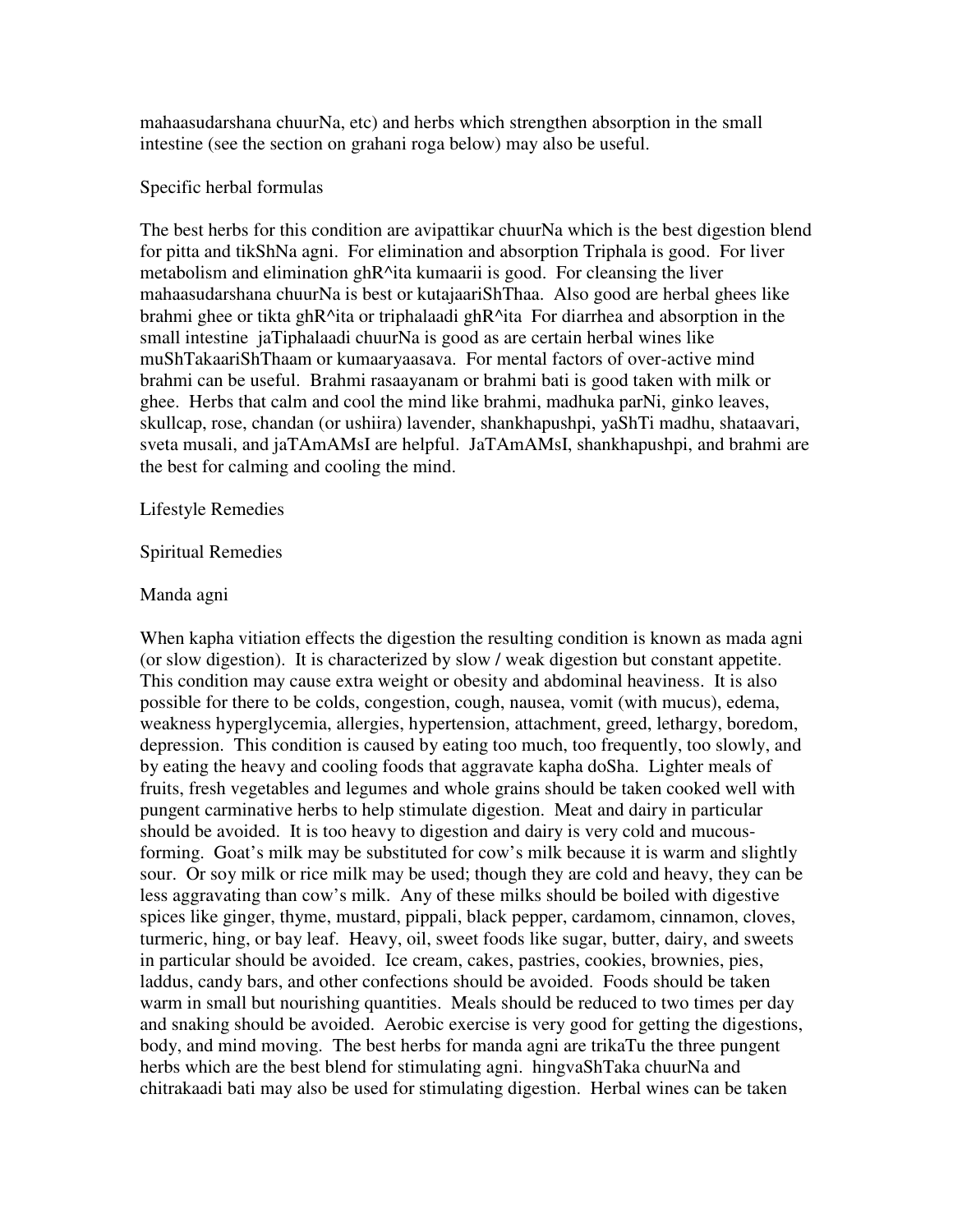very warm like jiirakaariShTham, draakShariShTham, vidangaariShTham, or pippalyaasva. Herbs for clearing accumulated toxins like guggulu are excellent due to the excess of aama. Triphala guggulu may be used for reducing aama and excess weight. For high blood sugar and diabetis gokShuraadi guggulu or amR^itaadi guggulu may be used along with specific herbs for sugar like neem, turmeric, gurmar, cinnamon and shilajeet. Herbs that stimulate the mind while maintaining sattva are excellent like brahmi, madhuka parNi, skull cap, (these three are somewhat cooling and should be balanced with warmer herbs like) jyotishmati, vaca, kuShTha, st john's wort, pippali, bibhetaki, and ginger. Herbs that clear the lungs like puShkarmuul, pippali, vaca, vaasa, and thyme are helpful chavana prasha or vaasaavaleha can be taken with tea made from betel leaves or fresh ginger. Or ½ tsp sitopalaadi chuurNa or taliisaadi chuurNa may be taken with honey. For high blood pressure and heart conditions arjun is the best herb. ArjunaariShTham can be taken warm before meals (triphalaadi guggulu is also good). For toxins and congestion in the liver and gallbladder and excess of mucus and oil, mahaasudarshana chuurNa may be taken with honey or very warm water with lemon juice.

Food's and aama

Dairy and aama

Grahani roga

triphala (tea with one teaspoon taken in the morning). For kapha where deep detoxification is needed to reduce ama and meda dhaatu triphalaadi guggulu is good. For vaata chyavana prasha may be better because it has more tonic action but contains aamalaki which is one of the three fruits in triphala.

GhR^ita kumaarii (aloe) gel (1 tsp gel mixted with 1/8 tsp of shunti and haridraa) This is good for the liver and cleanses the GI tract. It is also very good for cleanses the artava vaha srotas. It is one of the best cleansers for pitta.

For liver detoxification mahaasudarshana  $(1/4 - \frac{1}{2})$  tsp before meals with cool water) is good or kutaj arishtha (1 tsp before meals). Brahmi detoxifies the liver on a subtle level releasing repressed emotions, spiritual conditions, and deep seated toxins. Brahmi is very good for releasing repressed emotions and especially calming the fiery pitta emotions. For this purpose brahmi bati is excellent. Or a mixture of 4 p brahmi, and 1 part each: ashvagandha, shankha pushpi, vaca, and jatAmAMsI could be used. Or brahmi Rasaayana listed bellow.

For detoxification from narcotics or the allopathic drugs used to treat mental illness brahmi rasaayana is good because tonification of the damaged nerves is needed. Many times anxiety is caused by high vaata and deficiency in the body. It is important in these cases to not overdo reduction therapies. These conditions often lead to dryness and